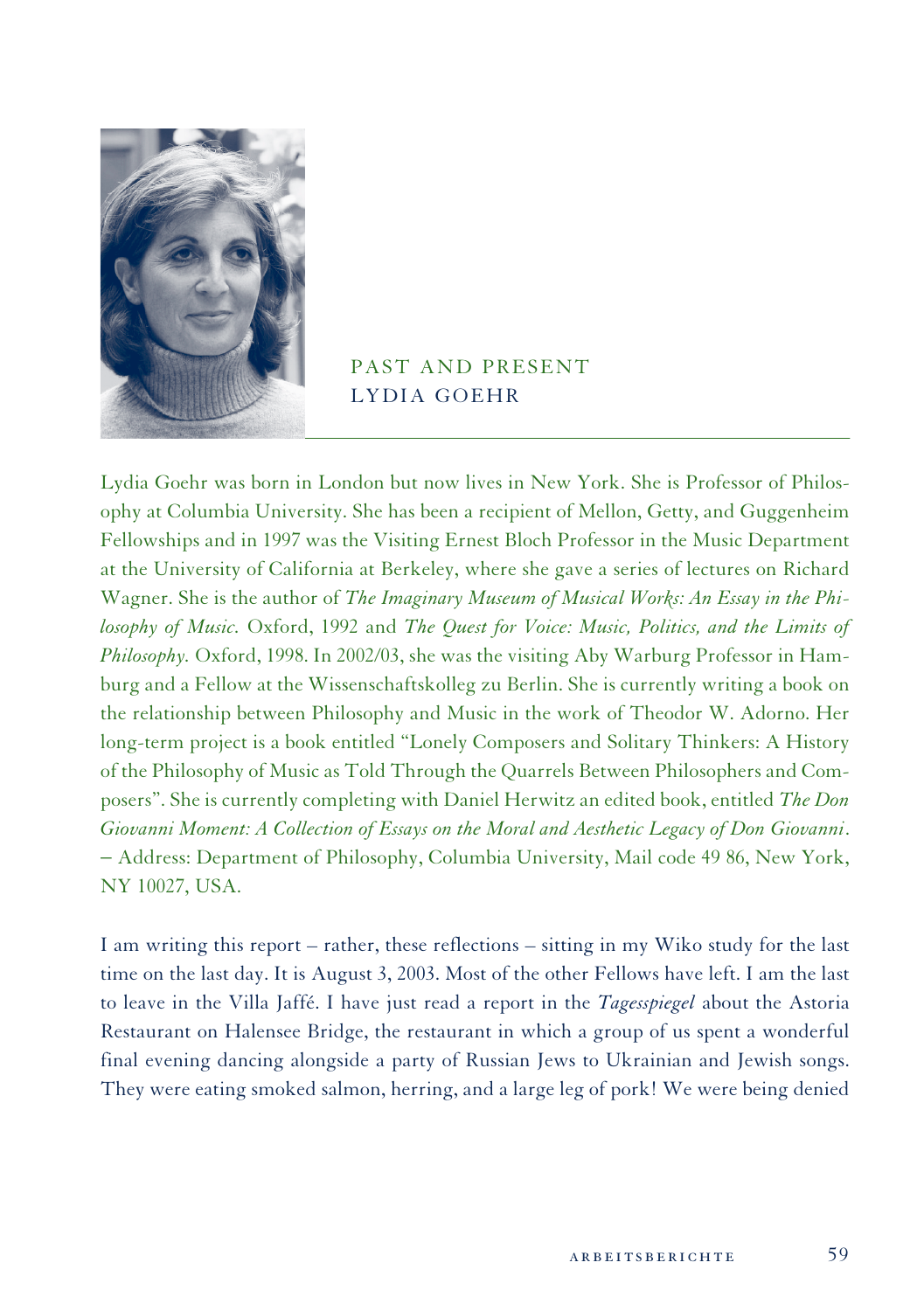nearly everything we ordered from the menu, including that great Russian specialty, the stuffed elephant trunk. "We don't cook that tonight," said the Russian waiter as if he were still living in a city where one cannot buy what one wants.

",Wenn ich auf jene Jahre des Exils zurückschaue', schrieb Vladimir Nabokov 1951, ,sehe ich mich und Tausende anderer Russen ein seltsames, aber keineswegs unangenehmes Leben unter völlig belanglosen Fremden führen, in deren mehr oder minder unwirklichen Städten wir, die Emigranten, zufällig unser Domizil genommen hatten.' In ähnlicher kultureller Selbstgenügsamkeit leben auch heute viele der Charlottenburger Russen. Am deutlichsten lässt sich das im ,Astoria' erleben, einem Restaurant gewordenen Goldrausch am westlichen Ende des Ku'damms: Goldene Kandelaber zieren golddurchwebte Tapeten, goldenes Geschmeide prangt an heillos überschminkten Damen, goldene Armbanduhren an bärtigen Kavalieren. Bis in die Nacht spielen Live-Bands russische Versionen westlicher Klassiker, und das Astoria verwandelt sich in einen skurrilen Ballsaal. Des Russischen unkundige Gäste sind willkommen, aber nicht unbedingt vorgesehen: Erst nach einigen Minuten gelingt es dem Kellner, eine deutsche Speisekarte aufzutreiben. Darauf finden sich Köstlichkeiten wie Borschtsch: Rote-Rüben-Suppe mit wohlriechenden Brötchen, die Gogols Hauptfiguren des Romans *Abende auf dem Vorwerk bei Dikanka* gekostet haben. Wer ins Astoria kommt, will vergessen, dass Russland weit weg ist und dass Russland nicht mehr Russland ist." (Jens Mühling. "Wladiwostok liegt gleich hinter Charlottenburg." *Der Tagesspiegel* August 3, 2003)

I stare at the beautiful tree outside my window and think of Péter Nádas's photographs that probably still hang on the wall in the Colloquium room. It was so nice that this was the year for the Hungarians. Yes, the tree tells us that time passes and things change. I have left so many places so many times, but in Berlin I found something to which I can and always will return. My family once left and they did not all return. Some did, and because of the ones that did, I was able to find and discover my family history. An incredible story of a finding, but in the end the story was too good to write down. I tried. I did not just find the facts, but the photos, the birth certificates, the letters, and the graves. I discovered the meaning of putting a stone on a grave. A person working at the Centrum Judaicum Archive in Oranienburger Straße said to me: "Most Jewish families never get anything back; they don't find their photos. You found the treasure chest." I really did. A history that was for so long lost and unknown now belongs to my family's present. Personally, it will always be connected to my year at Wiko.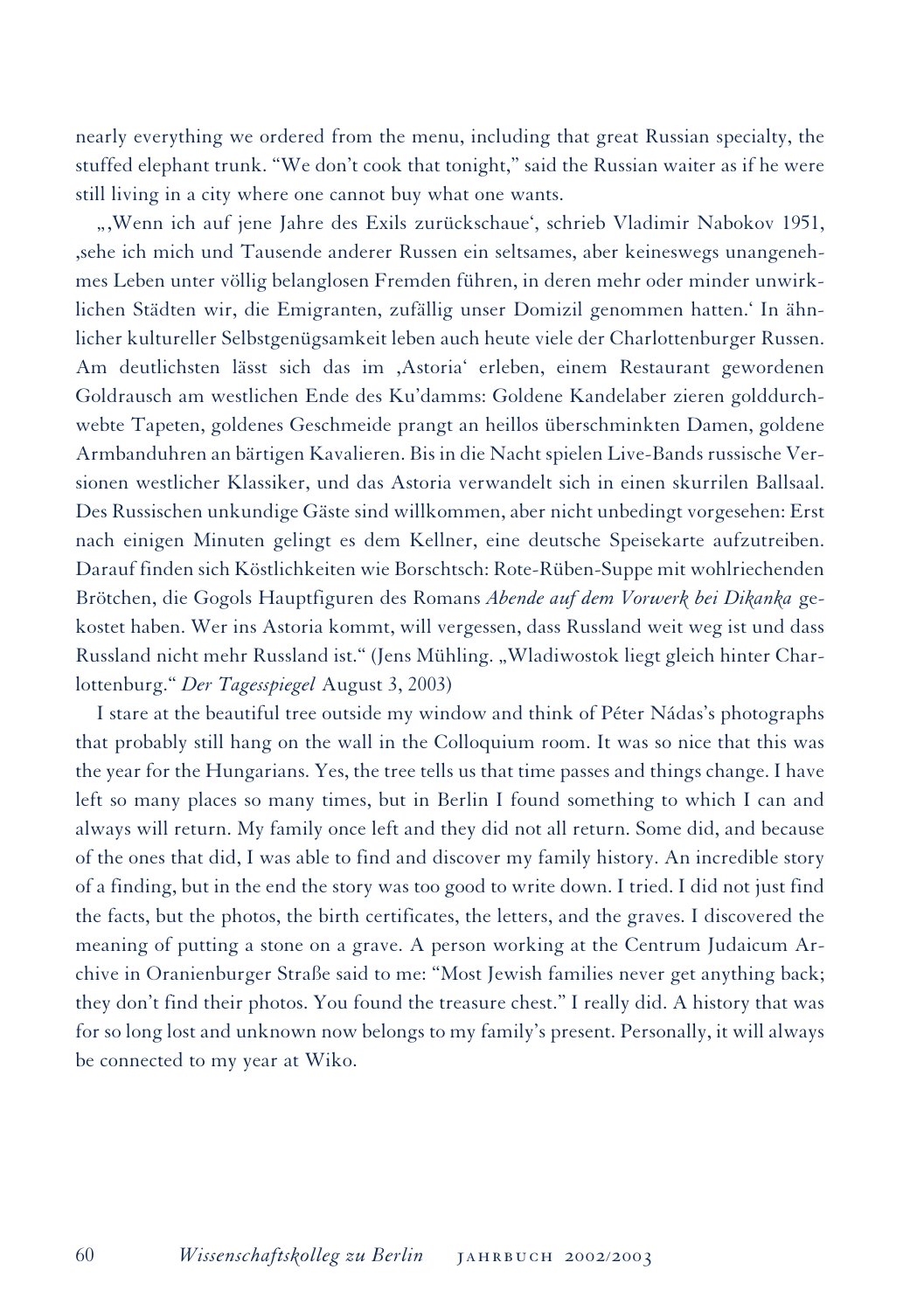I came to Wiko with some advance knowledge of what it had to offer. I was not disappointed. I began my year with an intensive German course. I found the experience completely difficult but absolutely marvelous. I had to unlearn all my mistakes. I continued to take German lessons throughout the year with Eva von Kügelgen. She is an excellent teacher. In some ways, working with the German language, with the sufferings and joys of translation, was my greatest pleasure this year. I discovered a new passion, a passion for translation. I would have liked more of Wiko's activities to have taken place in German. I was disappointed by the dominance of the English language in an unhappy year when the USA and the UK were trying to dominate the world. The German course is an indispensable part of a foreign Fellow's life.

I spent most of the year working on the philosophical and musical writings of Theodor W. Adorno, this year being the centenary year of his birth. Translating one language into another, moving between music and philosophy was Adorno's theme; understanding and translating Adorno was mine. I wrote a number of essays, all of which are being published this year in English and in German, following upon their presentation as lectures at the many, many Adorno conferences I will continue to attend in the next few months. I gave 20 public lectures during my year in Berlin. Soon I will put these essays together to produce a small book: it will represent the work I did in Berlin. It will be a book about the less wellknown and often unexplored concepts of Adorno's philosophy, which nonetheless are indispensable for understanding why he took philosophy so seriously in his enquiries into music, and music so seriously in his philosophy. I had not planned to write this particular book, but I have no regrets about having done so. I learnt an enormous amount about the relation between philosophy and music in a city where philosophy and music have long been two of the primary cultural ways in which and through which its people live (at least the more fortunate ones). Being in Berlin gave me an experience I had never before had: when I told people that I worked on philosophy and music, they responded: "natürlich". I am more used to the rejoinder: "Is that really a subject?!"

I took full advantage of the cultural life of Berlin, attending concerts, operas, and theaters and visiting galleries whenever I could. I spent much time in the rehearsals of the Berliner Philharmoniker and at the opera. I will write something soon about the concept of a rehearsal.

Life at Wiko was intellectually rich, always provocative. I found the colloquia interesting, even if they confirmed my prejudice that conversation in large groups is well-nigh impossible. Many Fellows, by arrangement or interest, formed small groups. I regretted